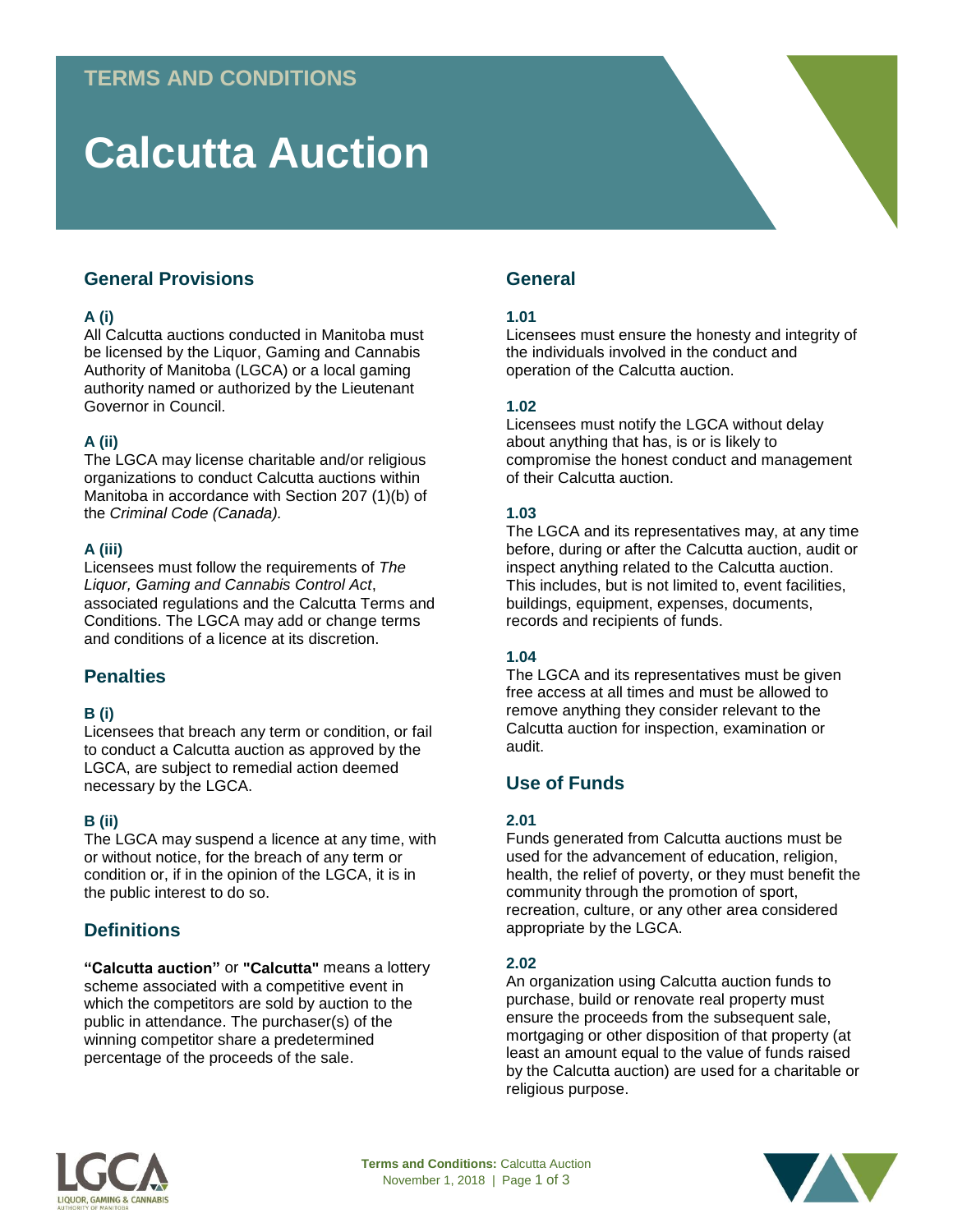## **2.03**

An organization using Calcutta auction funds to purchase, build or renovate property owned by the licensee must have a dissolution clause that comes into effect should the organization fold or wind up. This clause must be included as a specific provision for distribution of assets in the organization's constitution and/or in its articles of incorporation to ensure the organization's assets are used for charitable purposes upon dissolution.

## **2.04**

An organization using Calcutta auction funds for a future capital project may place Calcutta auction funds into an interest-bearing investment or bank account until the organization has sufficient funds to begin the project. Special reporting is required while funds are invested outside of the organization's lottery bank account.

# **Fees and Expenses**

#### **3.01**

Licence fees are set by the LGCA and must be submitted as required.

#### **3.02**

Only actual and reasonable expenses are allowed and must not exceed 5% of gross anticipated revenue. Prizes and licence fees are not included in this 5% limit, unless otherwise approved by the LGCA.

#### **3.03**

Licensees that own the premises in which their Calcutta auction takes place must not deduct rent as an expense.

# **Licence Applications**

#### **4.01**

Applicants must provide all information required on the application form. In addition, the LGCA may request any other information it deems necessary.

#### **4.02**

The LGCA may limit the number of events held by a licensee during any specific time period.

## **4.03**

Licensees or applicants may ask in writing, for an exemption from any term or condition and must satisfy the LGCA that compliance with that term or condition would cause them unreasonable hardship.

# **Conduct**

## **5.01**

A Calcutta auction licence may not be transferred, assigned, lent or borrowed.

#### **5.02**

Licensees must post the following at each Calcutta auction:

- a) a copy of the current licence;
- b) all posters provided by the LGCA; and,
- c) any other information required by the LGCA.

#### **5.03**

The amounts of prizes and order of payout must be determined and clearly communicated to participants before the Calcutta auction begins.

#### **5.04**

People directly involved in the conduct, management or operation of the Calcutta auction cannot play.

#### **5.05**

People must be 18 years or older to participate in a Calcutta auction.

#### **5.06**

The approved application, the Calcutta Auction Terms and Conditions and the approved rules are part of the licence. Any change must be applied for and approved in writing by the LGCA before being advertised or implemented. All approved amendments must be available at each event.

## **5.07**

Calcutta auctions may only be held in the location and on the date and time specified on the licence or any subsequently-approved amendment.

## **5.08**

Licensees must ensure advertising accurately reflects the approved licence and includes the organization's name and licence number. Advertising for prizes must identify any applicable restrictions.

# **Prizes and Winners**

#### **6.01**

Total prizes awarded must be at least 84.5% of the gross receipts of the Calcutta auction, unless otherwise approved by LGCA.